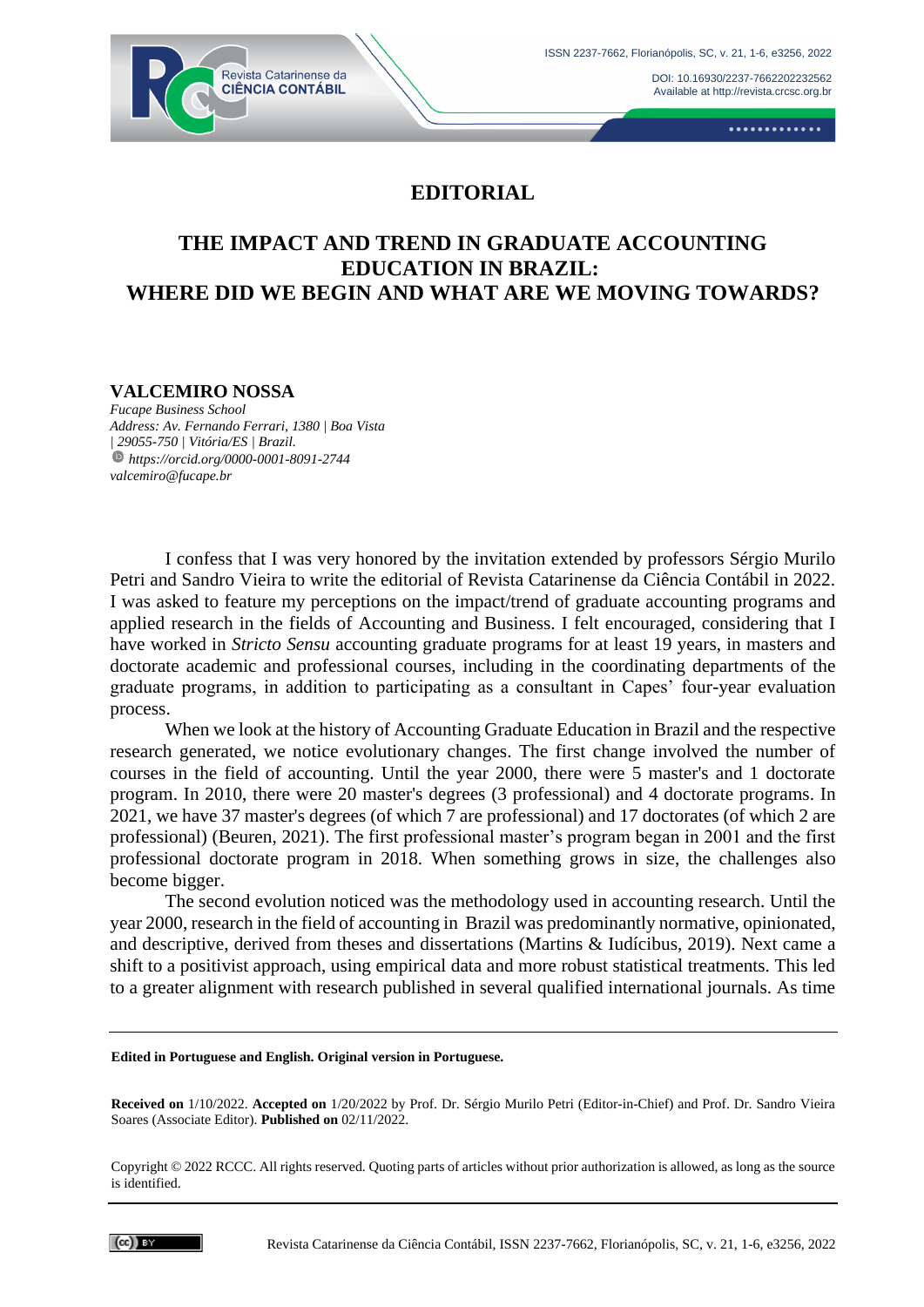

went by it was noticed that the change focused heavily on research with quantitative methodologies, with publications that had a more normative approach not being very appreciated. Martin and Iudícibus (2019) argue that, in their view, the pendulum has swung very strongly from the normativist to the positivist and suggest that a balance between these extremes be found. Another critique made by Lopes, Martins e Iudícibus (2008) is that the accounting programs were developing research that often lacked an accounting approach. It focused on finance or specifically on quantitative methods. We believe that this is all part of the evolution and adaptation process of learning.

Throughout these 20 years of adaptation and evolution, accounting research in Brazil has been shaped and followed methodological trends and new available technologies. Researchers have sought inspiration in studies and theories developed by international authors that could be empirically tested in Brazil. In this sense, Ball & Brown (1968) developed a study on the use of accounting information by companies. Botosan (1997) was concerned with the relevance of voluntary disclosure. Ohlson (1995) developed a model that addresses the relevance of accounting information in several markets. Fama & Franch (1993), Ohlson (1995) and Piotroski (2005) presented proposals that were empirically replicated in different markets, also in an approach to the use of information disclosed by companies. And as accounting advances with new tools and different disclosure mechanisms, studies emerge to demonstrate the relevance of accounting information to stakeholders. In decisions made by stakeholders, accounting information takes on the role of inputs that provide support to decision-making in financial markets in developed and developing countries (María & Ligia, 2017, Fully, Guimarães, Dias, & Lima, 2018, Xing & Yan, 2018, Souza, Flach, Borba & Broietti, 2019).

Within this perspective, studies were developed addressing the reduction of taxable income in companies (Lawless, McCoy, Morgenroth & O"Toole, 2018, Choi, Furusawa & Ishikawa, 2020, Goyvaerts & Roggeman, 2020, Merlo, Riedel & Wamser, 2020, Akhtar, Akhtar, John & Wong, 2020), profit manipulation (JonesJones, 1991, Dechow et al. 1995), earnings management, including tax burden and tax evasion (Taylor & Richardson, 2015, Nerudova, Solilova, Litzman, Janský, 2020). The adoption of the IFRS also provided opportunities for studies on the quality of accounting information (Chen, Tang, Jiang, & Lin, 2010, Sun, Cahan, & Emanuel, 2011, Liu, Yao, Hu & Liu, 2011). All of these studies inspired Brazilian research with impacts on the market.

In the future, we believe that the graduate accounting programs need to be more aligned with the needs of the accounting market, especially with regard to the disruptive changes that emerge every day due to technological advances, such as, for example, machine learning and artificial intelligence (AI), not to mention the advancement of the innovation process, especially with the emphasis given to startup creation and acceleration. Stancheva-Todorova (2018) says that AI will bring the following impacts on the accounting profession: new skills, new tasks and roles, replacement of tasks and automatically in education, training, and research development. The challenge for researchers lies in the cooperation with AI specialists in the development of solutions to fill in the complexity gap that exists between the accounting domain and artificial intelligence, in addition to the help that AI can provide researchers (Losbichler & Lehner, 2021; Stancheva-Todorova, 2018; Baldwin, Brown & Trinkle, 2006; Bogaerd & Aerts, 2011).

There are criticisms alleging that accounting research generated in graduate accounting programs is disconnected from the professional market's practical needs and has little impact on society (Wilkinson & Durden, 2015; Guthrie, Burritt & Evans, 2011; Parker, Guthrie & Linacre, 2011; Moehrle, Anderson, Ayres, Bolt-Lee, Debreceny, Dugan, Hogan, Maher & Plummer, 2009). We do see a little of this distance in the accounting area, in a certain way. This concern has been debated for more than a decade in other countries and shows signs of change (Parker, Guthrie & Linacre, 2011). This discussion should be considered by the programs, for they should bring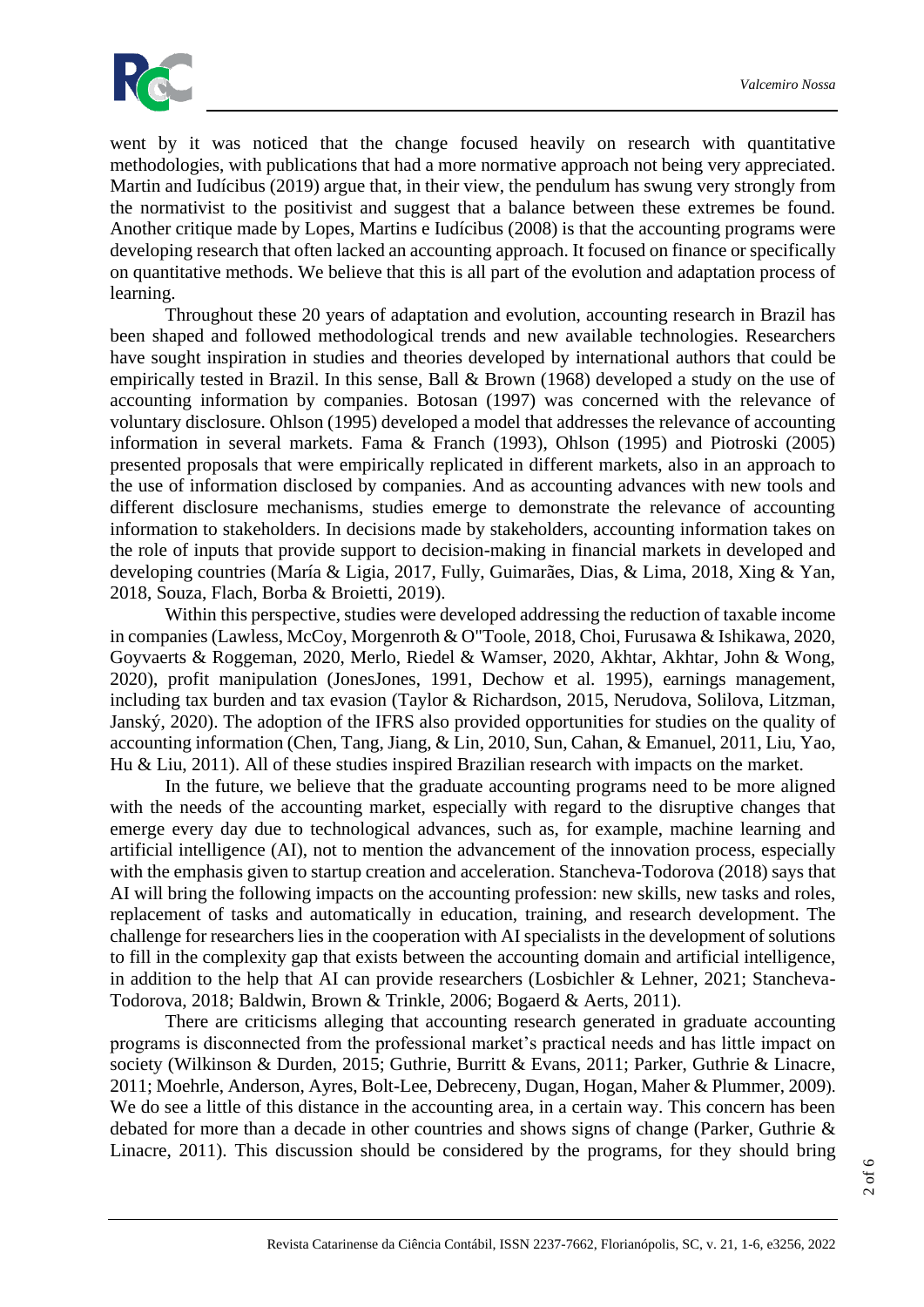

theoretical and practical impacts in the areas of knowledge in which they operate, in relation to staff training and how applied research is conducted.

The alignment of the graduate accounting programs to practical needs is growing, especially due to the discussion regarding innovation, new technologies and startups. The latter permanently seek solutions to problems and challenges encountered in their development, believing that academic research can contribute to this process, especially with business intelligence. This gives way to a search for greater integration between academia and the market (Mota, 1999).

In Brazil, we believe that introducing professional masters and doctorates contributes to this role more directly, considering its main objectives according to Capes Ordinance No. 60 of March 20, 2019: to train qualified professionals; to transfer knowledge to society; to contribute to increased productivity; pay attention to innovation processes; to train PhD s who are autonomous, capable of generating and transferring technology. The Capes 2017-2020, four-year assessment itself brought changes and one of the pillars of the assessment is the Impact on Society (CAPES, 2019a). Moreover, there has been an emphasis on Technical/Technological Products that become a way of presenting a solution directly connected to a problem or market challenge (CAPES, 2019b; Verschoore, 2021).

The internationalization process also comes up in Capes evaluation discussions constantly. What must be questioned is whether all programs have a vocation for internationalization. Many graduate accounting programs can be more effective with regional action. Ribeiro e Forte (2019) studied the graduate education scenario until 2030 and one of the important issues that arose from the research was the concern with this subject.

Another important factor to be pointed out is the format in which the courses and research is conducted: in-person or distance education? The pandemic brought the possibility of testing this distance learning process in graduate accounting programs and it seems that the results were successful. Capes has already regulated the issue of distance learning through Ordinance No. 2 of January 4, 2021. However, there are still no approved courses in this modality. We believe that a hybrid model will bring good results for the development of graduate education in Brazil

The challenges continue for the years to come. We believe that graduate programs need to look at themselves, have clear objectives and consolidate their performance in relation to the scope of action, the internationalization process, impacts on society, staff training. Some questions must be present in the planning of graduate program coordination offices and the community involved in the Institution:. Do the graduate education programs follow the Capes assessment guidelines alone, or are they concerned with the demands of the markets in which they operate? Are the professional master's and doctoral degree program professors aligned with the applied research models and technical/technological demands? Does the graduate program interact with public and private companies and entities? What is the profile of personnel that graduate programs seek to put together: academic or professional, and how is this alignment? Are new technologies included in graduate programs? These questions certainly do not end the discussions, nor was this the intention, but they raise points for a constructive debate aiming to improve graduate education programs and applied research in Brazil.

Enjoy the read!

### **REFERENCES**

Akhtar S., Akhtar F., John K., & Wong S. W. (2019). Multinationals' tax evasion: A financial and governance perspective. *Journal of Corporate Finance, 57,* 35-62. doi: 10.1016/j.jcorpfin.2017.11.009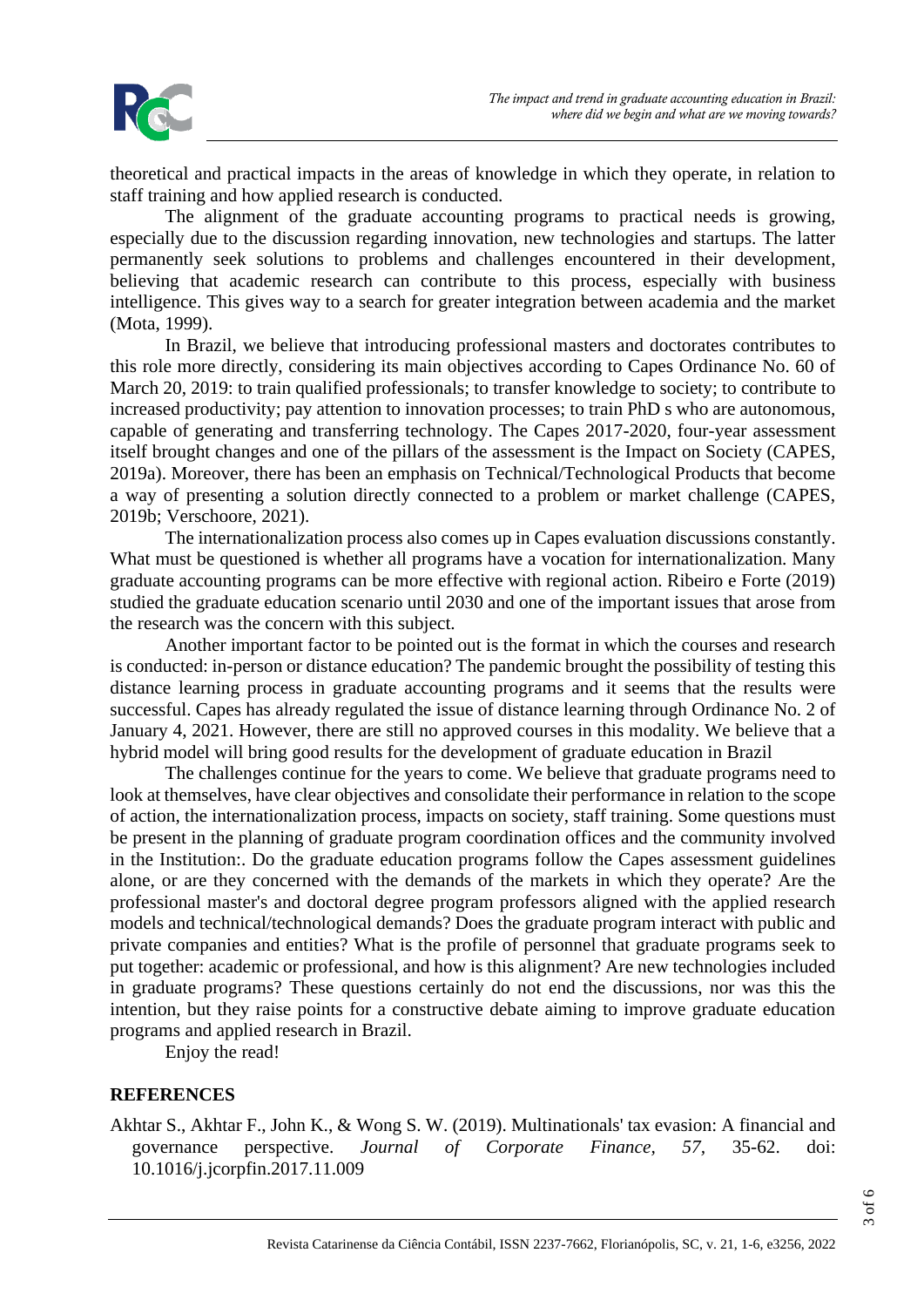

- Baldwin, A. A., Brown, C. E. & Trinkle, B. S. (2006). Opportunities for artificial intelligence development in the accounting domain: the case for auditing. *Intelligent Systems in Accounting, Finance and Management, 14*, 77-86.
- Ball, R., & Brown, P. (1968). An Empirical evaluation of accounting income numbers. *Journal of Accounting Research, 6*(2), 159-178.
- Beuren, I. M. (2021). Formação de capital intelectual nos programas de pós-graduação de Contabilidade. *Revista Brasileira de Contabilidade, 50*(*247, Edição Especial 50 anos com o CFC*), 3-15.
- Bogaerd, M. V., & Aerts, W. (2011). Applying machine learning in accounting research. *Expert Systems with Applications, 38*(10), 13414-13424.
- Botosan, C. A. (1997). Disclosure level and the cost of equity capital. *The Accounting Review, 72*, 323-349.
- Capes (2019a). *Mudanças na ficha de avaliação valorizam qualidade dos programas*. Brasília, Capes, 06 de março de 2019. Recuperado de http://www1.capes.gov.br/36-noticias/9370 mudancas-na-ficha-de-avaliacao-valorizam-qualidade-dos-programas
- Capes (2019b). *Relatório do Grupo de Trabalho da Produção Técnica*. Recuperado de https://www.gov.br/capes/pt-br/centrais-de-conteudo/10062019-producao-tecnica-pdf
- Chen, H., Tang, Q., Jiang, Y., & Lin, Z. (2010). The role of international financial reporting standards in accounting quality: evidence from the European Union. *Journal of International Financial Management & Accounting, 21*(3), 220-278. doi:10.1111/j.1467-646x.2010.01041.x.
- Choi J.P., Furusawa T., & Ishikawa J. (2020). Transfer pricing regulation and tax competition. *Journal of International Economics, 127*. doi: 10.1016/j.jinteco.2020.103367
- Dechow, P. M., Sloan, R. G., & Sweeny, A. P. (1995). Detecting earnings management. *The Accounting Review, 70*(2), 193-225.
- Fama, E. F., & French, K. R. (1993). Common risk factors in the returns on stocks and bonds. *Journal of Financial and Economics, 33*(1), 3-56. doi:10.1016/0304-405x(93)90023-5.
- Fully, R. M. P., Guimarães, A. A. B., Dias, L. A. F., & Lima, L. F. V. (2018). A qualidade da informação contábil para o mercado de ações: evidência nas companhias de edificações que atuam no novo mercado da Bovespa. *Revista de Auditoria Governança e Contabilidade, 6*(23), 34-45.
- Goyvaerts D., & Roggeman A. (2020). The Impact of Thin Capitalization Rules on Subsidiary Financing: Evidence from Belgium. *Economist (Netherlands), 168*(1), 23-51.
- Guthrie, J., Burritt, R., & Evans, E. (2011). The relationship between academic accounting research and professional practice. *Academic Leadership Series, 2*, 9-20.
- Jones, J. J. (1991). Earnings management during import relief investigations. *Journal of*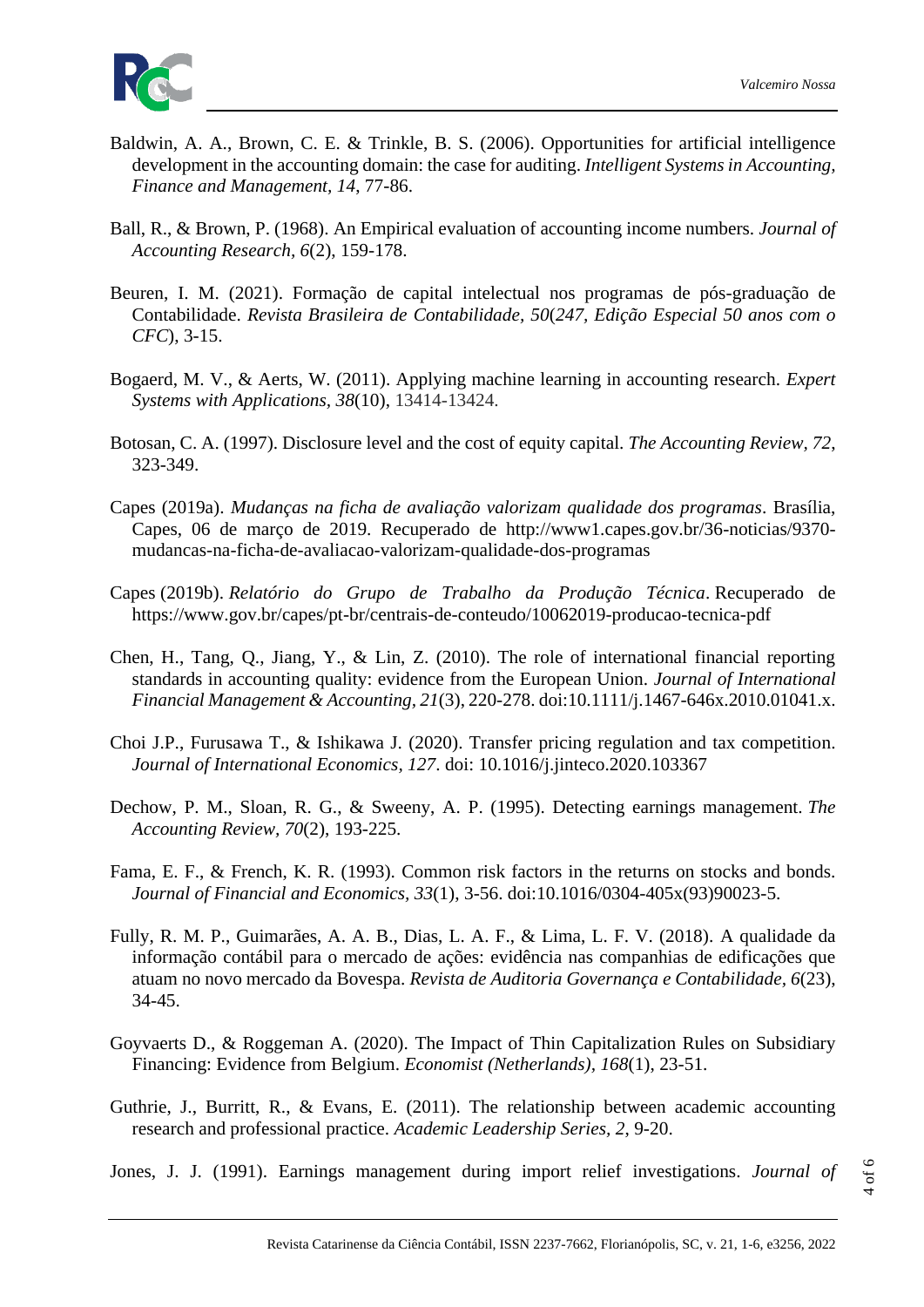*accounting research, 29*(2), 193-228.

- Lawless M., McCoy D., Morgenroth E. L. W., & O"Toole C. M. (2018). Corporate tax and location choice for multinational firms. *Applied Economics, 50*(26), 2920-2031. doi: 10.1080/00036846.2017.1412078
- Liu, C., Yao, L. J., Hu, N., & Liu, L. (2011). The impact of IFRS on accounting quality in a regulated market. *Journal of Accounting, Auditing & Finance, 26*(4), 659-676. doi:10.1177/0148558x11409164.
- Lopes, A. B., Martins, E., & Iudícibus, S. (2008). Editorial: Sobre a Necessidade de se Estudar Contabilidade e (e não ou) Finanças. *Revista Contabilidade & Finanças, 19*(*47*), 1-5.
- Losbichler, H., & Lehner, O. M. (2021). Limits of artificial intelligence in controlling and the ways forward: a call for future accounting research. *Journal of Applied Accounting Research, 22*(2), 365-382. doi:10.1108/JAAR-10-2020-0207
- María, G. S. I., & Ligia, N. G. (2017). Integrated information and the cost of capital. *International Business Review, 26*(5), 959-975. doi:10.1016/j.ibusrev.2017.03.004.
- Martins, E., & Iudícibus, S. (2019). Editorial: Trinta anos da Revista Contabilidade & Finanças: passado, presente, sonhos para o futuro. *Revista Contabilidade & Finanças, 30*(81), 301-306.
- Merlo V., Riedel N., & Wamser G. (2020). The impact of thin-capitalization rules on the location of multinational firms' foreign affiliates. *Review of International Economics, 28*(1), 35-61. doi: 10.1111/roie.12440
- Moehrle, S. R., Anderson, K. L., Ayres, F. L., Bolt-Lee, C. E., Debreceny, R. S., Dugan, M. T., Hogan, C. E., Maher, M. W., & Plummer, E. (2009). The Impact of Academic Accounting Research on Professional Practice: An Analysis by the AAA Research Impact Task Force. *Accounting Horizons*, *23*(4), 411-456.
- Mota, T. L. N. G. (1999). Interação universidade-empresa na sociedade do conhecimento: reflexões e realidade. *[Ciência da Informação,](file:///C:/Users/Silvania%20Nossa/AppData/Local/Microsoft/Windows/INetCache/Content.Outlook/AZ12AG9T/Ciência%20da%20Informação) 28*(1). doi: [https://doi.org/10.1590/S0100-](https://doi.org/10.1590/S0100-19651999000100011) [19651999000100011](https://doi.org/10.1590/S0100-19651999000100011)
- Nerudova, D., Solilova, V., Litzman, M., & Janský, P. (2020). International tax planning within the structure of corporate entities owned by the shareholder-individuals through Panama Papers destinations. *Development Policy Review, 38*(1), 124-139. doi: 10.1111/dpr.12403
- Ohlson, J. A. (1995). Earnings, Book Values, and Dividends in Equity Valuation. *Contemporary Accounting Research, 11*(1), 661-687.
- Parker, L. D., Guthrie, J. & Linacre, S. (2011). The relationship between academic accounting research and professional practice. *Accounting, Auditing & Accountability Journal, 24*(1), 5- 14.

Piotroski, J. D. (2005). Discussion of separating winners from losers among low book-to-market